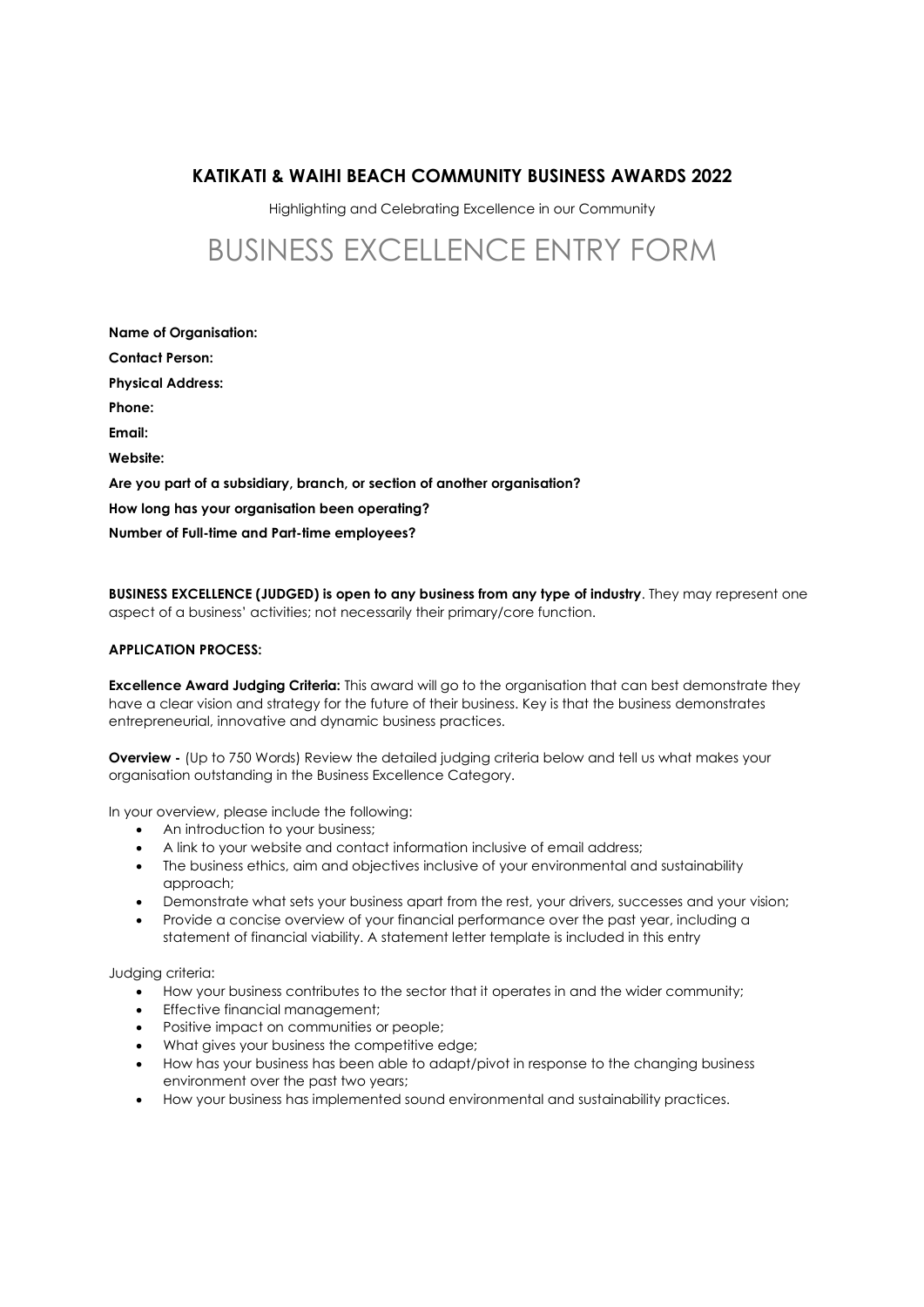## PLEASE ALSO INCLUDE IN YOUR ENTRY:

**Business Biography –** a short paragraph describing your business that can be used at the awards presentation evening.

Photographs – Five to ten high resolution photos (300dpi .jpg) of your business to be used in a presentation at the awards evening.

Logo – a high resolution logo (300dpi .jpg or .png) Please add any documents or information to your entry that you think may help during the judging process.

If you have any queries regarding your entry or the submission process, please email kylie@katchkatikati.org.nz

#### HOW TO SUBMIT YOUR ENTRY:

- Email: Save all documents as a ZIP file and email to kylie@katchkatikati.org.nz
- Post: Post your entry in an A4-sized envelope to Katikati & Waihi Beach Community Business Awards, Arts Junction, c/- 36 Main Road, Katikati. Send an extra blank A4 self-addressed envelope with your entry if you wish to have these documents returned to you. Any entries not returned, will be destroyed.
- Hand Deliver: Drop off your entry in an A4-sized envelope to Katikati & Waihi Beach Community Business Awards, c/- Arts Junction, 36 Main Road, Katikati. Please include an extra blank A4 selfaddressed envelope with your entry if you wish to have these documents returned to you. Any entries not returned, will be destroyed.

Our core judging panel will review all entries on a completely confidential basis. They will visit each entrant at their site of operation to discuss their entry.

#### Declaration:

I declare, as an entrant in the Katikati & Waihi Beach Community Business Awards 2022, that I agree to accept and comply with all terms and conditions of the awards and that I have disclosed any issues that may compromise the integrity of the awards or cause a business/organisation to discontinue in the next year. Such issues may include legal action, law changes, cash flow difficulties, insolvency and possible loss of funding or other risks.

Director / Owner name:

Director / Owner signature:

Date: \_\_\_\_\_\_\_\_\_\_\_\_\_\_\_\_\_\_\_\_\_\_\_\_\_\_\_\_\_\_\_\_\_\_\_\_\_\_\_\_\_\_\_\_\_\_\_\_\_\_\_\_\_\_\_\_\_

Entries must be received by 5pm on  $7<sup>th</sup>$  July 2022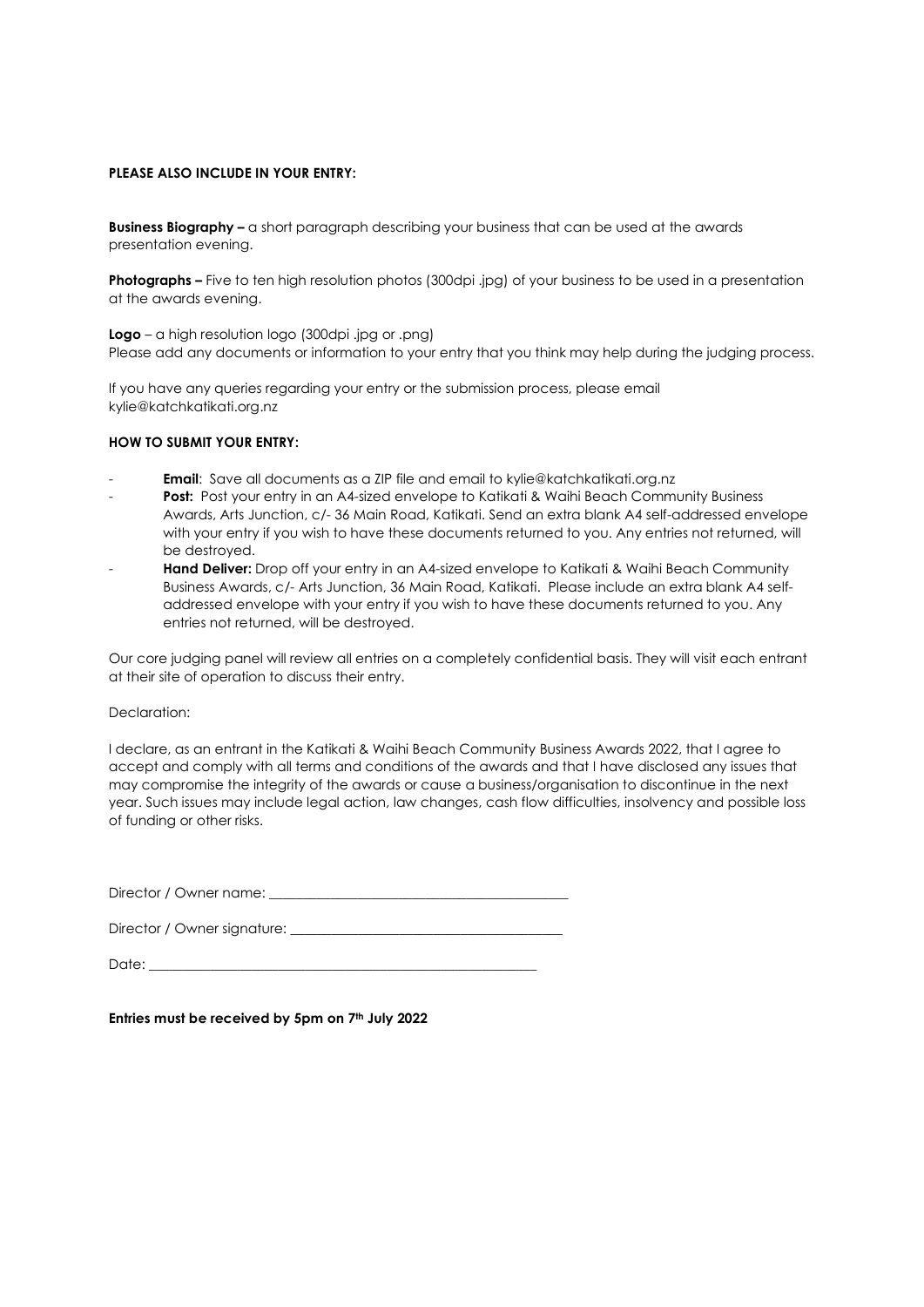[Letterhead /details of accounting practice signing this letter]

[date]

Awards Organiser Katikati & Waihi Beach Community Business Awards 36 Main Road Katikati kylie@katchkatikati.org.nz

To whom it may concern:

Re: Business Excellence Award entry of [insert relevant business name] to the Katikati & Waihi Beach Community Business Awards 2022

As the external accounting advisor/s to this business, we can confirm that based on the most recent full set of annual accounts for [insert business name], we believe that this business has a sound financial basis and is a genuine going concern. We also confirm that [insert business name], is near, on a par with, or exceeds key financial indicators for their industry grouping.

Based on the information supplied to us, we can report that the current financial status of [insert business name] is such that we expect this business to continue operating over the next twelve months and beyond.

Yours faithfully,

[signature required]

[insert accountant name and contact details]

NOTE: This statement is based on information supplied to this accounting practice by the entrant and is not to be taken as amounting to a warranty or representation of fact by this organisation or its employees.

This statement is required with all entries to the Katikati & Waihi Beach Community Business Awards 2022. It must be completed by your external accountant.